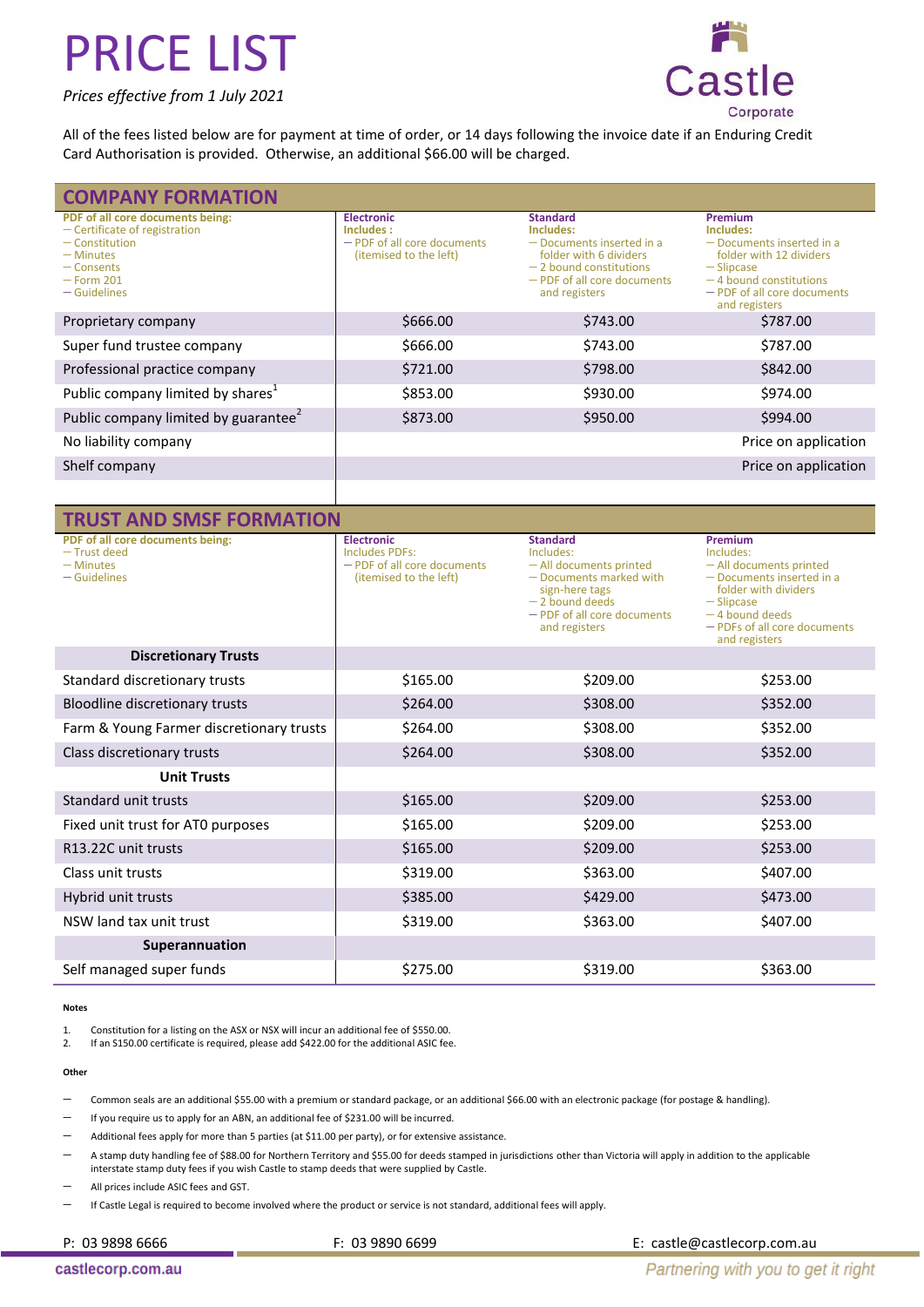*Prices effective from 1 July 2021*



## **Secretarial Services<sup>1</sup>**

| Alignment of review dates for a group of companies <sup>2</sup>             |           | From | \$220.00   |
|-----------------------------------------------------------------------------|-----------|------|------------|
| Annual review <sup>2</sup>                                                  |           |      | \$187.00   |
| Appoint alternate director <sup>3</sup>                                     |           | From | \$143.00   |
| Appointment or resignation of ASIC registered agent or ASIC contact address |           | From | \$88.00    |
| Change of address                                                           |           |      | \$66.00    |
| Change of auditor                                                           |           | From | \$220.00   |
| Change of company name <sup>5</sup>                                         |           |      | \$598.00   |
| Change to officers <sup>3</sup>                                             |           | From | \$99.00    |
| Change to shareholders <sup>3</sup>                                         |           | From | \$99.00    |
| Common seal (if ordered separately)                                         |           |      | \$66.00    |
| Company name reservation <sup>4</sup>                                       |           |      | \$107.00   |
| Deregistration <sup>4</sup>                                                 |           |      | \$196.00   |
| Provision of ASIC registered agent or as ASIC contact address <sup>6</sup>  | per annum | From | \$165.00   |
| Provision of nominee shareholder <sup>6</sup>                               | per annum | From | \$165.00   |
| Provision of registered office <sup>6</sup>                                 | per annum | From | \$165.00   |
| Reinstatement <sup>2</sup>                                                  |           | From | \$275.00   |
| Removal of director <sup>3</sup>                                            |           | From | \$330.00   |
| Reconstruction of company register                                          |           |      | <b>POA</b> |
|                                                                             |           |      |            |

<sup>1.</sup> Sourcing missing information may attract an additional fee.<br><sup>2.</sup> ASIC fees are additional

<sup>2.</sup> ASIC fees are additional.

<sup>3.</sup> Additional fees apply for the provision of up-to-date registers.

<sup>4.</sup> ASIC fees (\$52.00) are included.

<sup>5.</sup> Common seals are an additional \$55 (if ordered with your work) or \$66 otherwise.

Additional fees may be payable for mail forwarding.

| <b>Adoption of New Constitution</b>                                                                              |      |          |
|------------------------------------------------------------------------------------------------------------------|------|----------|
| Adoption of new constitution with minutes $182$                                                                  | From | \$275.00 |
| Adoption of new constitution with minutes and other changes to officers and/or shareholders <sup>1 &amp; 2</sup> | From | \$319.00 |
| Constitution with ASX rules                                                                                      |      | \$550.00 |
| Constitution for a not-for-profit proprietary company <sup>1&amp;2</sup>                                         |      | \$385.00 |
| Change to/from sole purpose superannuation fund trustee <sup>3</sup> (includes ASIC notification)                | From | \$319.00 |

<sup>1.</sup> For more than four members and/or more than one class of share on issue, additional fees will apply.

<sup>2.</sup> If Castle Legal is to provide a tailored constitution, additional fees will apply.

If Castle Legal is required to provide a tailored constitution, additional fees will apply.

| <b>Capital Restructures</b>                                |                                                                                  |      |          |
|------------------------------------------------------------|----------------------------------------------------------------------------------|------|----------|
| Capital reduction <sup>1&amp;2</sup>                       |                                                                                  | From | \$550.00 |
| Share buyback <sup>1</sup>                                 | Agreement included for first shareholder only - additional agreements \$176 each | From | \$770.00 |
| Share buyback <sup>1</sup>                                 | Agreement excluded                                                               | From | \$550.00 |
| Conversion of shares to another class <sup>1</sup><br>From |                                                                                  |      | \$440.00 |
| Creation of new class of share <sup>1&amp;3</sup><br>From  |                                                                                  |      | \$440.00 |
| Share division or consolidation <sup>1</sup><br>From       |                                                                                  |      | \$440.00 |
| Redemption of redeemable preference shares <sup>1</sup>    |                                                                                  | From | \$330.00 |
| Financial assistance<br>From                               |                                                                                  |      | \$660.00 |

<sup>1.</sup> For more than four members and/or more than one class of share in issue, additional fees will apply.

<sup>2.</sup> For a sole member, the fee is \$275.00.

If Castle Legal is to provide a tailored constitution, additional fees will apply.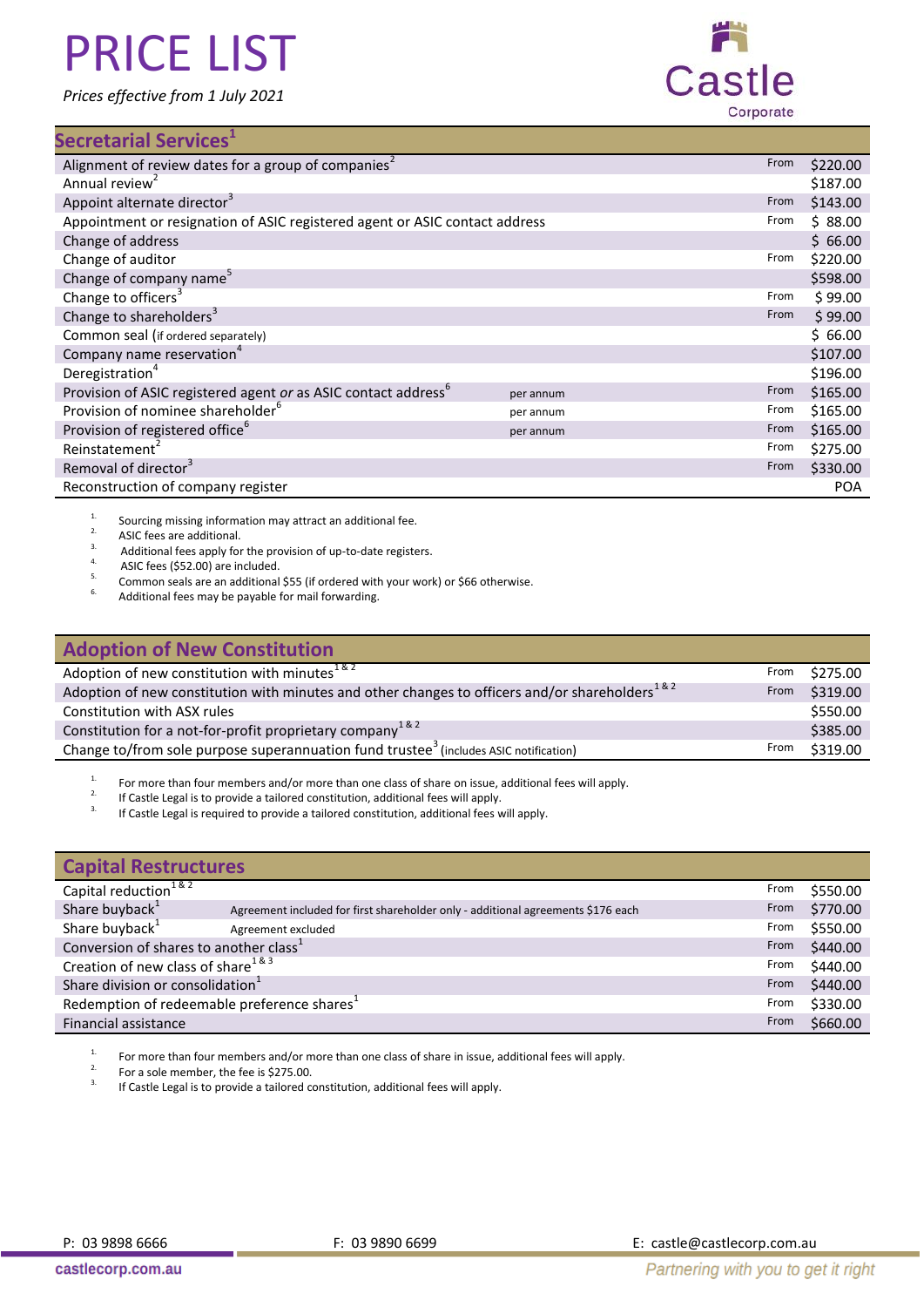### *Prices effective from 1 July 2021*



### **Status Change**

| <b>ULALUS CHANGE</b>                                                                                     |      |          |
|----------------------------------------------------------------------------------------------------------|------|----------|
| Migration from one company type to another company type <sup>1,2&amp;3</sup>                             | From | \$770.00 |
| e.g. migrating a proprietary company to a public company limited by shares and vice versa, etc           |      |          |
| Migration from an association to or from a public company limited by guarantee <sup>1, 2,3 &amp; 4</sup> | From | \$880.00 |
| Change to/from sole purpose superannuation fund trustee <sup>3</sup> (includes ASIC notification)        | From | \$319.00 |

<sup>&</sup>lt;sup>1.</sup> ASIC fees are additional.

<sup>2.</sup> For more than four members and/or more than one class of share on issue, additional fees will apply.<br><sup>3.</sup> If Castle Legal is to provide tailored constitution or rules, additional fees will apply.

<sup>3.</sup> If Castle Legal is to provide tailored constitution or rules, additional fees will apply.

CAV fees are additional.

| <b>Victorian Associations</b>                                                               |                                                       |  |          |
|---------------------------------------------------------------------------------------------|-------------------------------------------------------|--|----------|
| Incorporation                                                                               | with model rules                                      |  | \$385.00 |
| Incorporation                                                                               | with non-model rules <sup><math>1&amp;83</math></sup> |  | \$385.00 |
| Changes to members and committee members                                                    |                                                       |  | \$231.00 |
| Change of name <sup>1</sup><br>From                                                         |                                                       |  | \$242.00 |
| Adoption of new Rules and Purposes <sup>1&amp;3</sup><br>From                               |                                                       |  | \$264.00 |
| Register an incorporated association as an Australian registrable body <sup>2</sup><br>From |                                                       |  | \$825.00 |
| Winding $up1$                                                                               |                                                       |  | \$440.00 |

<sup>1.</sup> CAV fees are additional.

<sup>2.</sup> ASIC fees are additional.

If Castle Legal is required to provide non-model rules, additional fees will apply.

| <b>Business Names</b>                               |      |         |
|-----------------------------------------------------|------|---------|
| Business name registration                          |      | \$77.00 |
| Change of details                                   |      | \$88.00 |
| Renewal of business name registration <sup>1</sup>  |      | \$88.00 |
| Transfer of ownership of business name <sup>1</sup> |      | \$99.00 |
| Cancellation of business name                       |      | \$88.00 |
| Application for ASIC key                            | From | \$55.00 |

<sup>1.</sup> ASIC registration fees are additional and are \$37.00 for a one year registration and \$88.00 for a three year registration.

| <b>Unit Trust Secretarial Services</b> |                                            |      |          |
|----------------------------------------|--------------------------------------------|------|----------|
| Issue of units                         | up to four allottees <sup>1&amp;2</sup>    | From | \$176.00 |
| Transfers of units                     | up to four transfers <sup>1&amp;2</sup>    | From | \$176.00 |
| Redemption of units                    | up to four unit holders <sup>1&amp;2</sup> | From | \$220.00 |
| Division/consolidation of units        | up to four unit holders <sup>1&amp;2</sup> | From | \$220.00 |

<sup>1.</sup> Additional fees apply for the provision of up-to-date registers.

2. For more than four issues, transfers, redemptions, divisions or consolidations, additional fees will apply.

### **Searches**

| S 77.00 |
|---------|
| \$16.50 |
|         |

<sup>1.</sup> Search disbursements are additional.